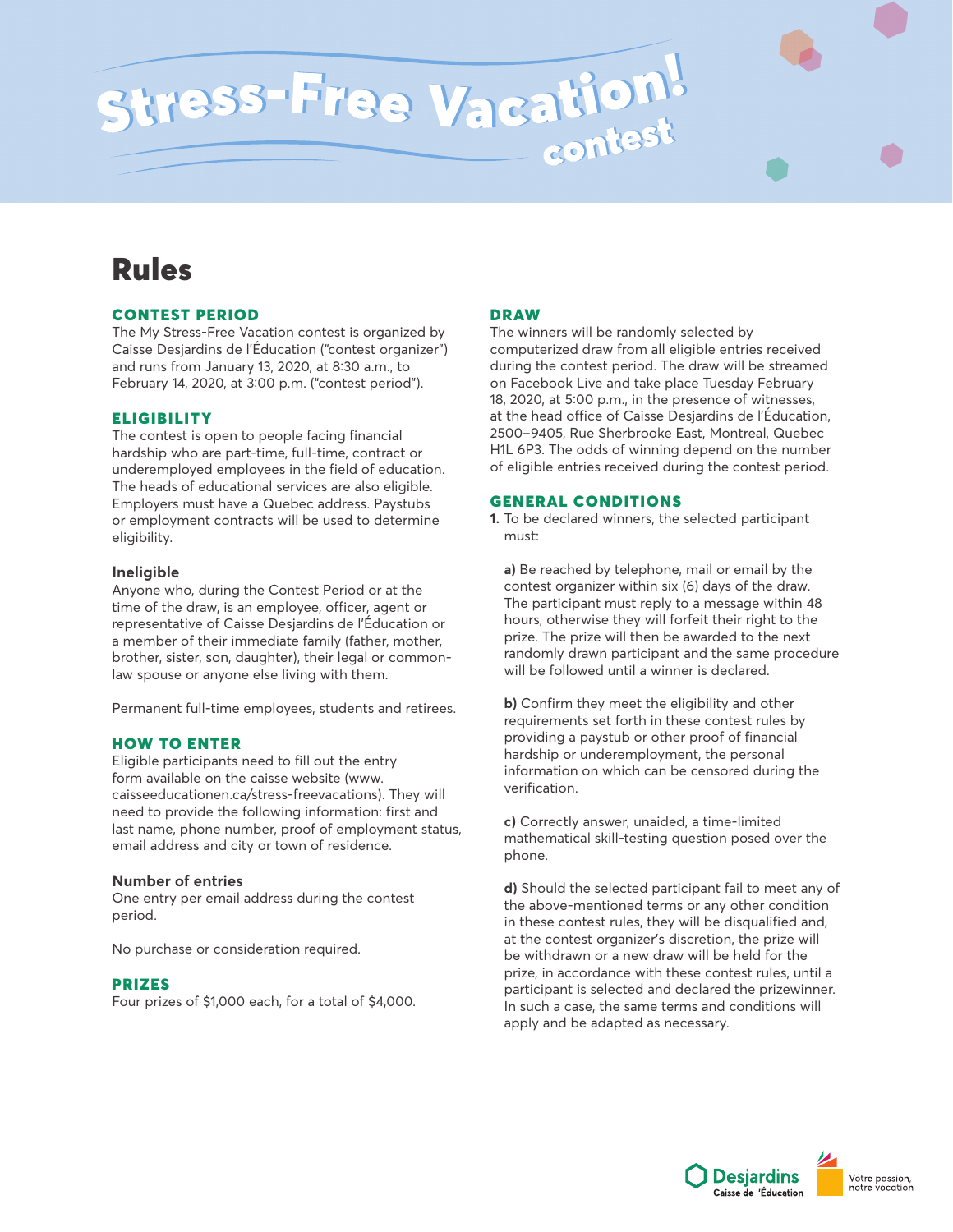**2. Awarding of prizes.** Within fifteen (15) days of receiving the declaration form, the contest organizer will send an email to the winner describing how to claim the prize. Should one of the selected participants refuse the prize, the contest organizer will be released from all obligations relating to the awarding of the prize and may, at its discretion, cancel the prize or hold a new draw in accordance with the procedure described in the previous paragraph. Winners will be asked to pose for an official photo.

**3. Verification.** All entries and declaration forms may be subject to verification by the contest organizer. Any entry that is incomplete, inaccurate, illegible, mechanically reproduced, mutilated, fraudulent, registered or submitted late, contains an invalid telephone number or is otherwise non-compliant may be rejected and will not entitle the participant to the prize.

**4. Disqualification.** Anyone who enters or attempts to enter this contest by means that do not comply with these contest rules or that are unfair to other participants (e.g., via hacking or using a voting group or false names) will be automatically disqualified and may be reported to the appropriate legal authorities.

**5. Contest operation.** Any attempt to undermine the legitimate conduct of the contest is a violation of civil and criminal laws. If any such attempts are made, the contest organizer reserves the right to reject the participant's entries and obtain redress under the law.

**6. Acceptance of prizes.** Prizes must be accepted as described in these contest rules and cannot be exchanged, substituted or transferred to anyone else, except as stipulated in these contest rules.

**7. Limitation of liability.** If the contest organizer is unable to award the prize as described in these contest rules, it reserves the right to award a similar prize of equal value or, at its sole discretion, to award the monetary value of the prize identified in these rules. Under no circumstances will the contest organizer be required to award more prizes or to award a prize other than in accordance with these contest rules.

In the event there are more prizes offered than eligible participants, the contest organizer reserves the right to cancel the additional prizes.

**8. Limitation of liability:** Use of prize. The winners release the contest organizer and the persons on whose behalf the contest is held from any liability for damage that may arise from entering the contest or from accepting or using the prize. The winners acknowledge that upon receipt of the prize or the letter confirming that they have won the prize, fulfillment of prize-related obligations becomes the sole and exclusive responsibility of the various product and service providers. The winners undertake to sign a declaration and release form to this effect. The winners acknowledge that the only applicable guarantee is the usual manufacturer's warranty.

**9. Limitation of liability: Contest operation.** The contest organizer and the persons on whose behalf the contest is held cannot be held liable for any malfunction of any computer component, software or line of communication, the loss or absence of network communication, or any transmission that is faulty, incomplete, incomprehensible or deleted by any computer or network and which may limit or prevent any person from reading the contest rules. Furthermore, the contest organizer cannot be held liable for any loss or damage that may be caused, directly or indirectly, in whole or in part, by any web page, software or other download or by the transmission of any information concerning contest entry. More specifically, if the administration, security, impartiality, integrity or operation of the contest is corrupted or seriously affected by reason of a virus, bug, alteration, unauthorized intervention, fraud, technical failure or any other reason, the contest organizer reserves the right to cancel, modify, extend or suspend the contest without prior notice (subject to approval by the Régie des alcools, des courses et des jeux du Québec in Quebec).

**10. Limitation of liability: Facebook.** Participants acknowledge and accept that the Facebook site is not the property of and is not operated by the contest organizer, and nevertheless agree to comply with Facebook's terms of use. Any personal information collected for this contest is for the exclusive use of the contest organizer and will not be communicated in any way to Facebook. Facebook is not associated with the contest and is not sponsoring it in any way. It shall not be liable for this contest.

**11. Limitation of liability: Receipt of entries.** The contest organizer and the persons on whose behalf the contest is held cannot be held liable for entries that are lost, misdirected or late, including as a result of a postal service-related problem or any breakdown, for any reason whatsoever, of the website during the Contest Period, including any damage to an participant's computer or mobile device.

**12. Limitation of liability: Situation beyond the contest organizer's control.** The contest organizer and the persons on whose behalf the contest is held cannot be held liable in any way whatsoever in the event their inability to act results from a fact or situation beyond their control, or from a strike, lockout or other labour dispute occurring in the organizations or companies whose services are used for contest operation.